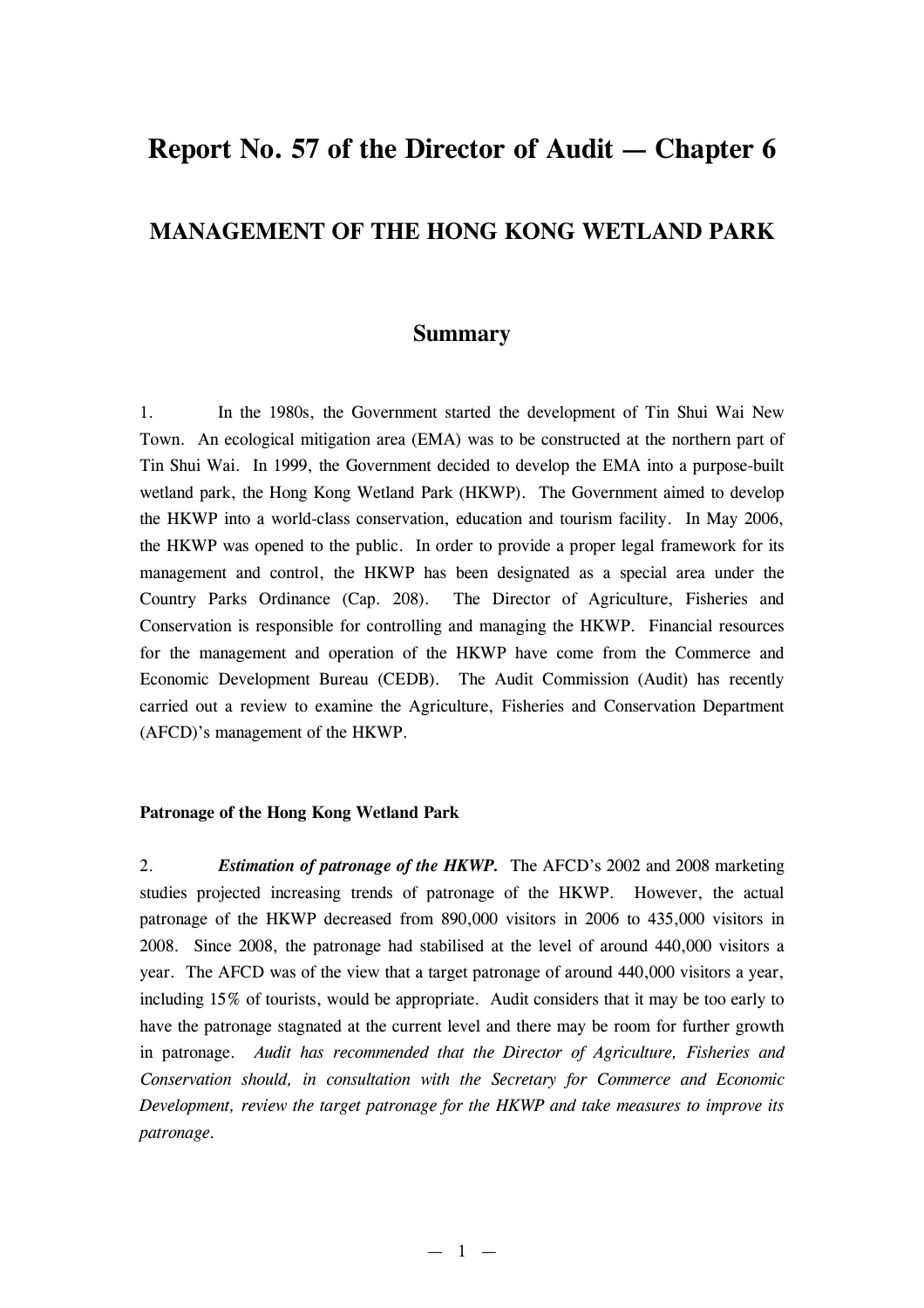3. *Patronage of tourists.* The AFCD reports to the CEDB the HKWP's patronage. Audit found that, in 2008, the patronage of tourists reported to the CEDB did not tally with AFCD records. In 2010, with reference to the percentage (11.62%) of tourists in single-entry-ticket holders, the AFCD multiplied the total number of HKWP visitors by this percentage to work out the patronage of tourists for the year. Audit noted that 18% of the HKWP visitors in 2010 were multi-entry-pass holders who, in most cases (99%), were not tourists. Assuming 11.62% of these multi-entry-pass holders to be tourists in the AFCD's calculation was not appropriate. *Audit has recommended that the Director of Agriculture, Fisheries and Conservation should: (a) maintain proper records relating to the compilation of the patronage figures; and (b) refine the methodology for deriving the patronage of tourists.*

4. *Measures to promote patronage.* To help improve patronage of the HKWP, the AFCD has taken various measures, including advertising the HKWP and enhancing the entertainment elements. Audit noted that the AFCD did not have a mechanism for identifying the most suitable channels for broadcasting the HKWP's television (TV)/radio commercials. Besides, with the closure of the water droplet presentation system (an edutainment facility at the HKWP) in January 2011, the facility housing the system has been left idle. Until the implementation of a more sophisticated 4-D theatre, the HKWP visitors have been deprived of a key edutainment facility. *Audit has recommended that the Director of Agriculture, Fisheries and Conservation should: (a) consider establishing a mechanism for identifying the most suitable channels for broadcasting TV and radio commercials for the HKWP; and (b) make better arrangements in planning future replacement of key facilities of the HKWP, with a view to minimising their idle time.*

#### **Wetland conservation**

5. *Ecological monitoring of species diversity.* The AFCD has conducted regular surveys to collect relevant information about the plants and wildlife in the HKWP. According to the results of the AFCD's ecological monitoring, there was a decrease in the recorded number of species for birds, aquatic plants and butterflies in the past few years. On the other hand, there were increases in the recorded number of species for dragonflies and freshwater fish, as well as fluctuations in those for reptiles, amphibians and mammals. *Audit has recommended that the Director of Agriculture, Fisheries and Conservation should continue to monitor closely the biodiversity of the HKWP's Wetland Reserve and take appropriate habitat enhancement work where necessary.*

6. *Reporting results of ecological monitoring.* At present, the AFCD does not publish key performance information for its conservation work in the HKWP. *Audit has recommended that the Director of Agriculture, Fisheries and Conservation should publish performance information on key results of the HKWP's ecological monitoring work.*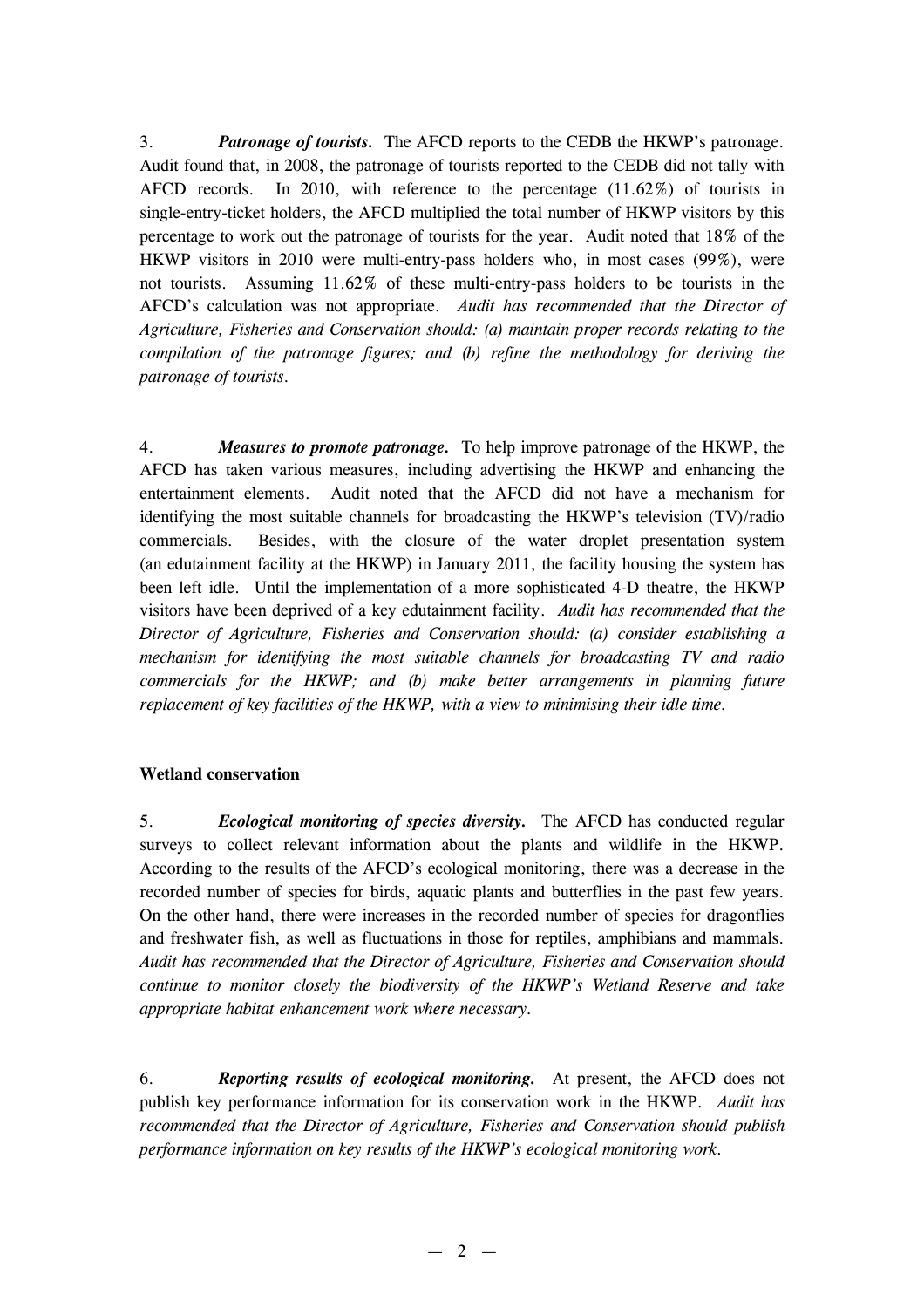#### **Programme management**

7. *Guided tours of the HKWP.* The HKWP provides two types of guided tours, namely guided interpretations and guided walks. Of the 58 guided walks scheduled for individual visitors on weekdays from 11 May to 30 June 2011, 21 (36%) were cancelled because no participant appeared at the scheduled departure time. The AFCD collected teachers' feedback on guided walks for schools, but not the feedback of students. While the AFCD relied on the general surveys to collect visitors' opinions on HKWP services, no specific questions about guided interpretations were asked in these surveys. *Audit has recommended that the Director of Agriculture, Fisheries and Conservation should: (a) ascertain the reasons for the high cancellation rate of guided walks for individual visitors on weekdays; (b) improve the take-up rate of guided walks on weekdays; (c) consider collecting feedback from students; and (d) incorporate specific questions about guided interpretations in the HKWP's general surveys.*

8. *Teacher workshops.* The HKWP has arranged workshops for teachers to support their learning of wetland conservation. From 2006-07 to 2010-11, the number of teacher workshops decreased by 58%, and that of trained teachers decreased by 75%. Of the 8 teacher workshops conducted in 2010-11, only 1 fell within the optimum range (30 to 50 participants) according to the HKWP's guidelines. *Audit has recommended that the Director of Agriculture, Fisheries and Conservation should: (a) arrange workshops for more teachers; and (b) take measures to optimise the size of teacher workshops in future.*

9. *Individual Volunteer Scheme.* The HKWP Individual Volunteer Scheme is for individuals who are willing to contribute their time and effort in conserving wetlands. In 2010, the Scheme had 811 qualified volunteers, of whom 436 (54%) did not provide any volunteer service. *Audit has recommended that the Director of Agriculture, Fisheries and Conservation should take effective measures to sustain the interest of volunteers in providing services for the HKWP.*

#### **Other administrative issues**

10. *Administration of multi-entry passes.* According to the Country Parks and Special Areas Regulations (Cap. 208A), the fee (\$200) of a family pass will allow no more than four members of a family, who are in the relationship of parents and children, to unlimited number of entries into the HKWP within a year. However, the AFCD issued family passes to extended family members (e.g. grandparents and spouses of children). At present, a multi-entry pass does not have any features (e.g. photograph of the holder) which can render the holder identifiable without having to resort to his identity documents. Audit noted that there were cases in which perpetrators used other people's multi-entry passes to enter the HKWP. *Audit has recommended that the Director of Agriculture, Fisheries and Conservation should: (a) ensure that the statutory requirements in relation to family passes are complied with; and (b) provide additional features on the multi-entry passes to discourage misuse.*